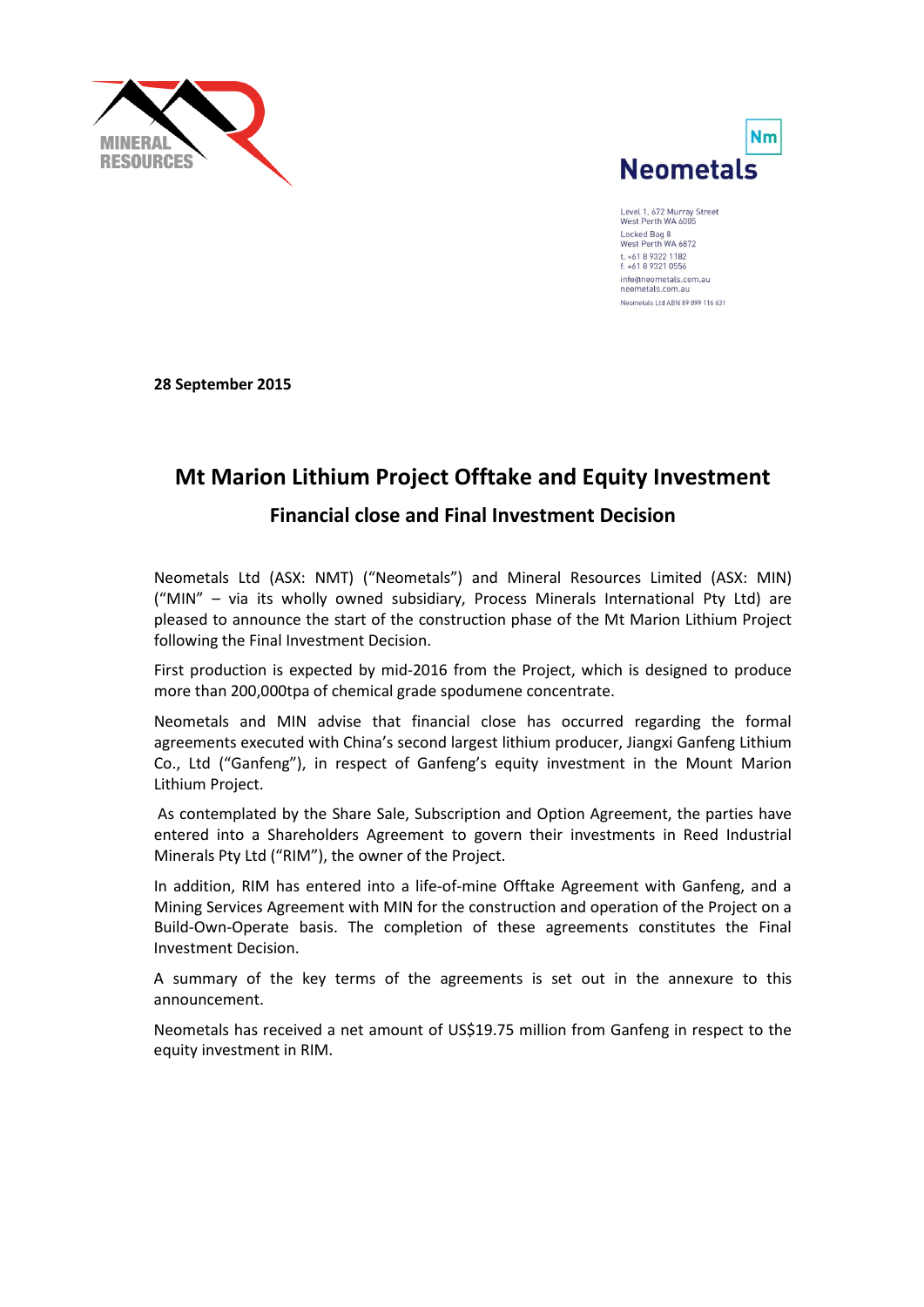## **Chris Reed, Neometals Managing Director commented:**

*"This heralds a new chapter for Neometals as we move into the construction phase of Mt Marion. We have successfully executed our strategy to bring Mt Marion to fruition teaming with a partner who provides expertise in construction and processing as well as securing a valuable offtake partner. We look forward to keeping shareholders updated with the construction progress over coming months."* 



#### **Figure 1** Project Layout

#### **ENDS**

For further information, please contact:

#### **Chris Reed**

Managing Director Neometals Ltd

- T: +61 8 9322 1182
- E: info@neometals.com.au

## **Bruce Goulds**

CFO/Company Secretary Mineral Resources Limited

- T: +61 8 9329 3600
- E: bruce.goulds@mineralresources.com.au

## **Media**

Richard Glass / Michael Weir Citadel-MAGNUS T: +61 8 6160 4900